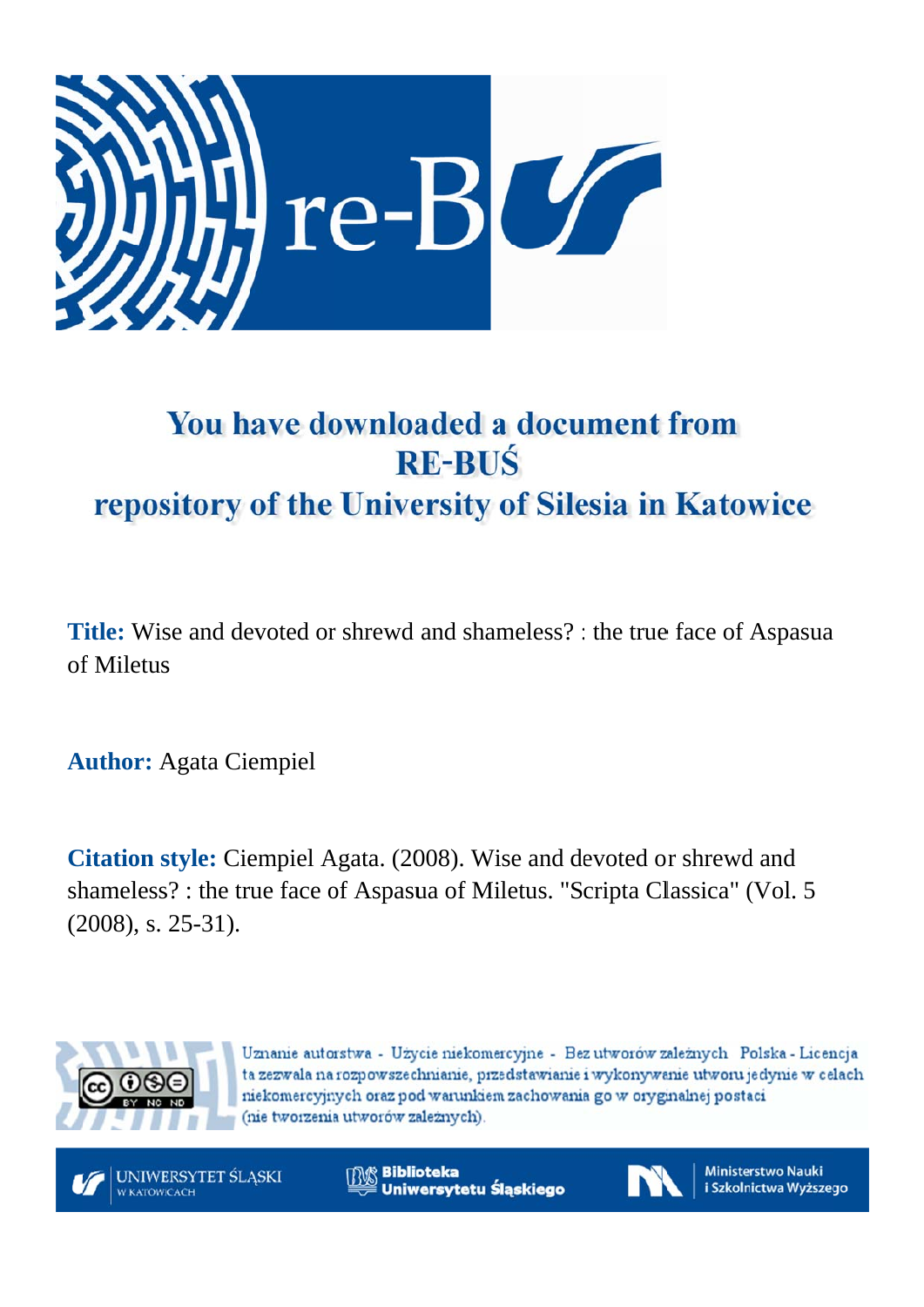*Agata Ciempiel University of Silesia, Katowice* 

## Wise and Devoted or Shrewd and Shameless? The True Face of Aspasia of Miletus

Abstract: Aspasia – Greek courtesan, the mistress of the Athenian politician Pericles. As a non-Athenian from Miletus, she could not be recognized as his wife, but Pericles lived with Aspasia, having parted from his wife, until his death 429 BC. No author has ever written about Aspasia herself. If she is mentioned, it's because she was the wife of Pericles. She is in fact a historical unperson. Still, she is mentioned several times. Several sources portray Aspasia as a woman of great intellectual powers who "taught Pericles how to speak"; she is thought to have had a great influence over Pericles. As a hetaera, she differed from most Athenian women in being educated and having independence, so she was allowed to participate in the public life of the city.

Key words: Athens, Pericles, Aspasia of Miletus

re we able, nowadays, to write anything new about Aspasia of Miletus? Because of small and not always reliable information about her life, we know very little and we may think that everything was already written about her. However I believe she is worthy of remembrance, she who was the most important and the most controversial woman of the second half of  $5<sup>th</sup>$  century before Christ, woman of personality quite unusual as for the epoque she was to live.

The little number of remained information about Aspasia is explained by the simple fact that no one wrote about women; women did not participate in public life, but led a quiet life in seclusion closed in *gynaeceum,* so they did not constitute to an essential element of this society, which was in fact a society of men. What was worth noting were the lives and ideas of great figures of science and philosophy as well as their literary heritage, but that involved world that mainly consisted of men. There were no women that actively participated on social surface, there was no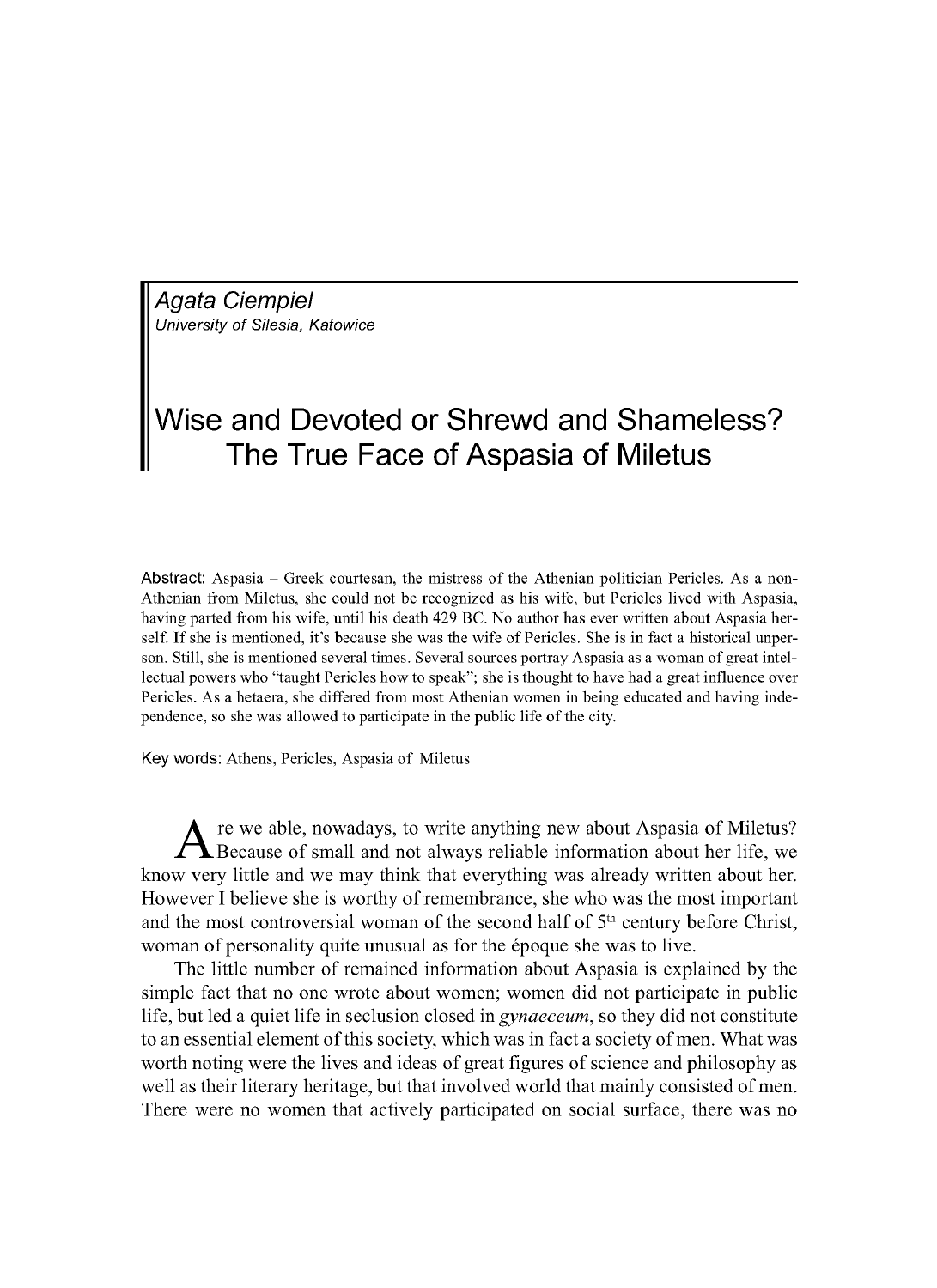famous women philosophers which names would be written on the pages of history, there was no women that would engage in mathematics or historiography. What could become of a women in Greece in the epoque of Pericles? If she was employed anywhere (it should be mentioned that in general women did not work - only if their material position was forcing them to) she could be a saleswoman or an midwife, but was it an occupation as profitable as a politician speaking in agora?

Aspasia of Miletus was a quite unusual figure as for that time and her cohabitation with the most important and the most dignified statesman was the source of numerous speculations and gossips, which  $-$  as we may easily presume  $-$  trembled the whole  $5<sup>th</sup>$ -century Athens. So we do not know if everything what we can read about her is anhonest and reliable information. The greatest source of information about Aspasia is Plutarch's *The life of Pericles<sup>1</sup>* where the whole chapter is devoted to her. The author writes who she was, where did she come from and how did she appear in Athens, he writes also about her influence on Athenian statesmen.

Plato also writes about her in one of his dialogues *The Menexenus*<sup>2</sup> – about a woman of exceptional rhetoric talent. Her name appears also in Athenaeus's *Deipnosophistae,* where he mentions her rhetoric talent and calls her "Socrates' wise teacher of rhetoric"3. Diogenes Laertios gives an information that two dialogues of Socrates' followers: Aeschines and Antisthenes<sup>4</sup> were devoted to her. None of them did last to our times, but we do know the matter of one of them thanks to Cicero who quotes Aeschines in *De iventione5.* Also Xenophon makes a little remark about her in *Memorabilia6.* We also have numerous references to Aspasia's figure in the comedies: Plutarch says that comedies call Aspasia new Omphale and Deïaneira<sup>7</sup> as well as Hera, "dog-eyed whore" (Cratinus)<sup>8</sup> and bastard's mother (Eupolis)<sup>9</sup>. Aristophanes in his *The Acharnians*10 mentions about "Aspasia's whores". There is also one remained effigy of this beautiful Milesian: in The Vatican Museums there is a bust with the name of Aspasia on the foundation. It was discovered in 1777 and it is a Roman copy of  $5<sup>th</sup>$  century before Christ original. The sculpture portrays a face of a young women of harmonic countenance and subtly arranged hair wearing a veil what indicates a matron. It may be a copy representing Aspasia's sepulchral stele.

However it is still too less to fully capture her personality. As Robert W. Wallace writes in his commentary to Madeline M. Henry's book entitled *Prisoner of* 

<sup>1</sup> Plutarchus: *Pericles,* XXIV.

<sup>2</sup> Plato: *Menexenus,* XXII.

<sup>3</sup> A t h e n a e u s : *Deipnosophistae,* V, 219.

<sup>4</sup> Diogenes Laertius: *Vitaephilosophorum,* II, 61; VI, 16.

 $5$  C i c e r o: *De inventione*, I, 31. 51–52.

<sup>6</sup> Xenophon: *Memorabilia,* II, 6. 36.

<sup>7</sup> Plutarchus: *Pericles,* XXIV, 28-30.

<sup>8</sup> Ibid., 10-11.

<sup>9</sup> Plutarchus: *Pericles,* XXIV, 10-11.

<sup>10</sup> Aristophanes: *Acharnenses,* 525-527.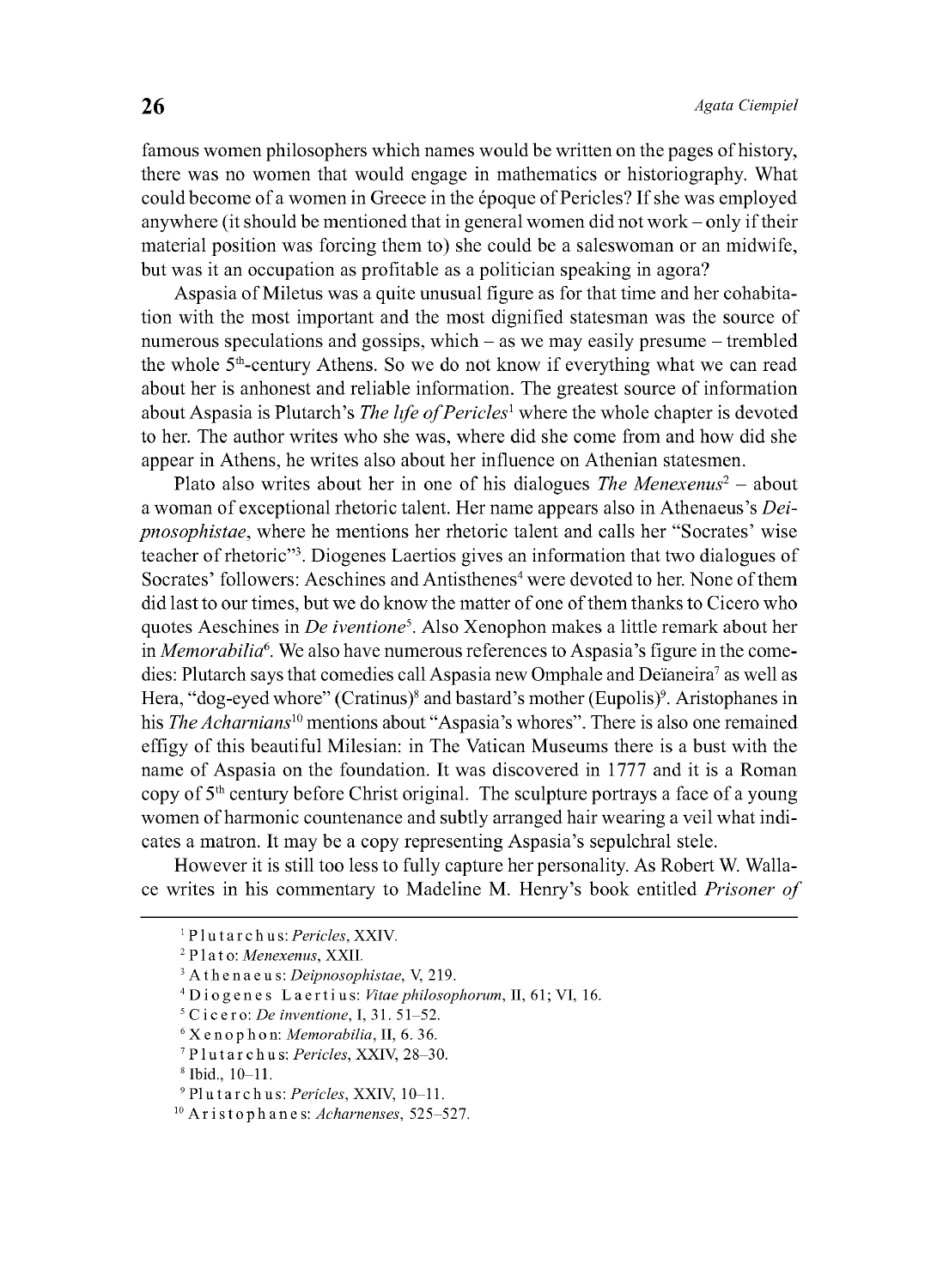Wise and Devoted or Shrewd and Shameless?...

*History: Aspasia of Miletus and Her Biographical Tradition*: "Aspasia herself possesses and can possess almost no historical reality. We can form no impression of her as a person<sup>"11</sup>. However in the lights of these texts, we can ascertain that Aspasia was an unusual woman as for her times. For women, that lived in Athens in the epoque of Pericles actually lived in a world totally monopolized by man and they were not treated as an equal partners in social life. They had no access to political rights; they could not represents themselves towards law. The specification of that period was a fact that the whole life was focused around the agora, so the woman were, so to say, pushed from this society.

There was a division of social duties in the mentality of the ancients, for the sake of "natural predisposition" of sexes; Ischomachos's words describe this in the fragment of Xenophon's *Oeconomicus:* "[...] Because, as well as inside house and outside, work and effort is needed, the nature itself was prepared by god to this purpose. He made that frost and sweltering heat, journeys and wars are better withstand by man's flesh and spirit and that is why he was given work outside house; than again woman was given body of smaller toughness and she was given work inside the house. Knowing that women was to nourish and nurture infants, she was given more love to her newly born children [...] Custom considers beautiful everything what is, from god's will complaisant with the nature of it. It is more beautiful when women stays in house than when she runs through the city, man is supposed to take care of issues outside the house rather than sit in house"12. It is why custom dictated that well-educated Athenian led a quiet life by her husband's side behind the wall of *gynaeceum.* Greeks did not tolerate women aspiring to equal position of men. This situation is depicted by words of Pericles himself: "it will be a great praise for you, if you act accordingly with woman nature and lead a life so that men would not speak about you, nor positively nor negatively"<sup>13</sup>. Therefore women did not need an education or the ability to "be often"; it was a trump of courtesan, who could - only them - take part in symposium, where the Greek intellectual and political elite met to spend time on philosophical and literary discussions, what drew courtesans and allowed them to "shine". They could not only entertain and charm the guests but also could lead a discussion on high level. Participation in the feast was considered as an act of prostitution, what explains why "common" women did not take part in it. Greeks used to say that they had courtesans for pleasure, concubines for body's needs and wives to procreate a legal offspring with them<sup>14</sup>.

Aspasia, who traveled from Miletus to Athens, did not inscribe into this canon. She possessed trumps which she cleverly could used for her own sake. For she was

<sup>&</sup>lt;sup>11</sup> R.W. Wallace: The review of: M.M. Henry: *Prisoner of History: Aspasia of Miletus and Her Biographical Tradition. Bryn Mawr Classical Review.* [In: <http://ccat.sas.upenn.edu/bmcr/1996/> 96.04.07.html].

<sup>12</sup> Xenophon: *Oeconomicus,* VII, 1-43.

<sup>13</sup> Thucydides: *De bello Peloponnesiaco,* II, 45-46.

<sup>14</sup> Demosthenes: *In Neaeram,* 122.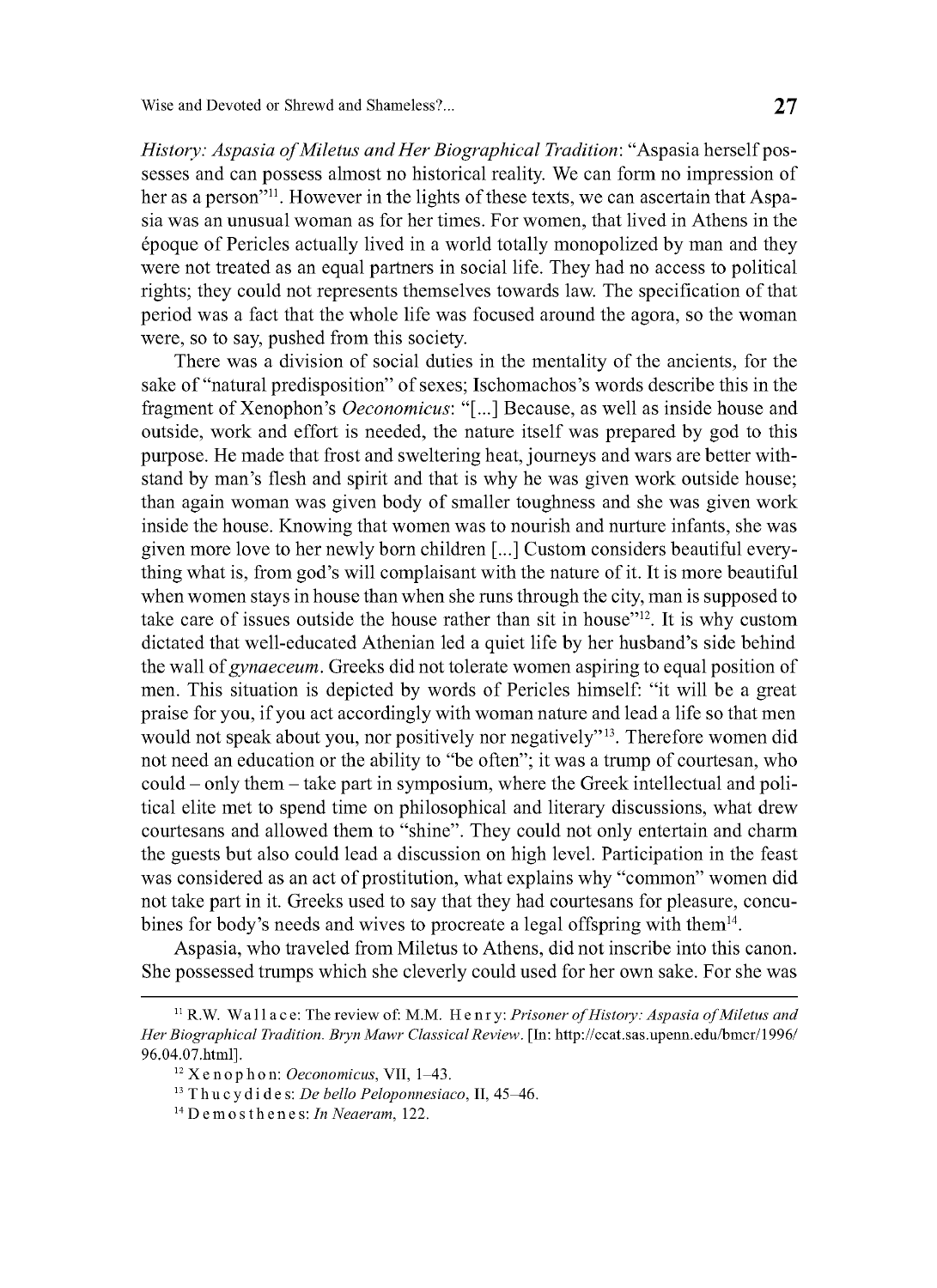a women of beauty, intelligence and initiative; she had ambitions to actively participate in public life of Athenians and in order to achieve it she revolved in the circle of the most influential politician in Athens. Plutarch writes that she, in her behaviour, took pattern from Targelia from Ionia, who once tried as well to impress the most remarkable people from Hellenic world, to gain them for Persian king15. Aspasia of Miletus was undoubtedly a women more educated than an average Athenian woman, whose education did not emerge beyond preparing to home works and elementary learning of singing and dancing what was useful during partaking in religious celebrations. It seems that the custom on Greek island was not as rigorous as in Athens: island Teos had a school for boys as well as for girls, at Chios girls could, as well as in Sparta, to participate in exercises or even in games. After Persian wars Athens featured a dominating role in Hellas, it was where the arena of political life moved its place. Removal of woman outside the political life dominated by men was considered as a mode and progress; that is why women appearance in public place was associated with reality common to Homer's epos and was considered as an anachronism and backwardness.

Aspasia's education, so it seems, was not limited only to ability of singing and dancing; many authors certify that she mastered the rhetoric art. Plutarch reminds of this fact and writes referring to Plato's *Menexenus:* "[...] in Plato's *Menexenus,* in spite of introduction written in playful manner, there is historical truth that this little woman had a fame of a great orator and many Athenians were friends with her"<sup>16</sup>. Indeed it must have been an unusual phenomenon in Athens, since Plato through the lips of *Menexenus* says: "For Zeus, Socrates, you can call Aspasia happy if she can compose such oration"17. Athenaeus calls her wise and also reminds that she was Socrates' teacher in the scope of rhetoric. Aspasia's education and skillful mastery of words enabled her to closer to influential political circles. It was also possible because of the fact that Aspasia arrived in Athens most likely as a courtesan and was affirming a house of young courtesans, what is certified by Plutarch in his *The life of Pericles*<sup>18</sup>. Still, all of the social elite of Athens met at her place: even Socrates himself with his students. She must have been an extraordinary women if she was acknowledged by the "wisest of wise men".

Pericles met Aspasia probably during of those meetings. He held Aspasia in high favour because of her "rare political wisdom". Plutarch, too, questions "what great art or power this woman had, that she managed as she pleased the foremost men of the state, and afforded the philosophers occasion to discuss her in exalted terms and at great length"19. Soon relation between her and Pericles started to trans-

<sup>15</sup> Plutarchus: *Pericles,* XXIV, 25.

<sup>16</sup> Ibid., 15-17.

<sup>17</sup> Plato: *Menexenus,* XXII, 271.

<sup>18</sup> Plutarchus: *Pericles,* XXIV, 10-11.

<sup>&</sup>lt;sup>19</sup> Ibid., 19-24.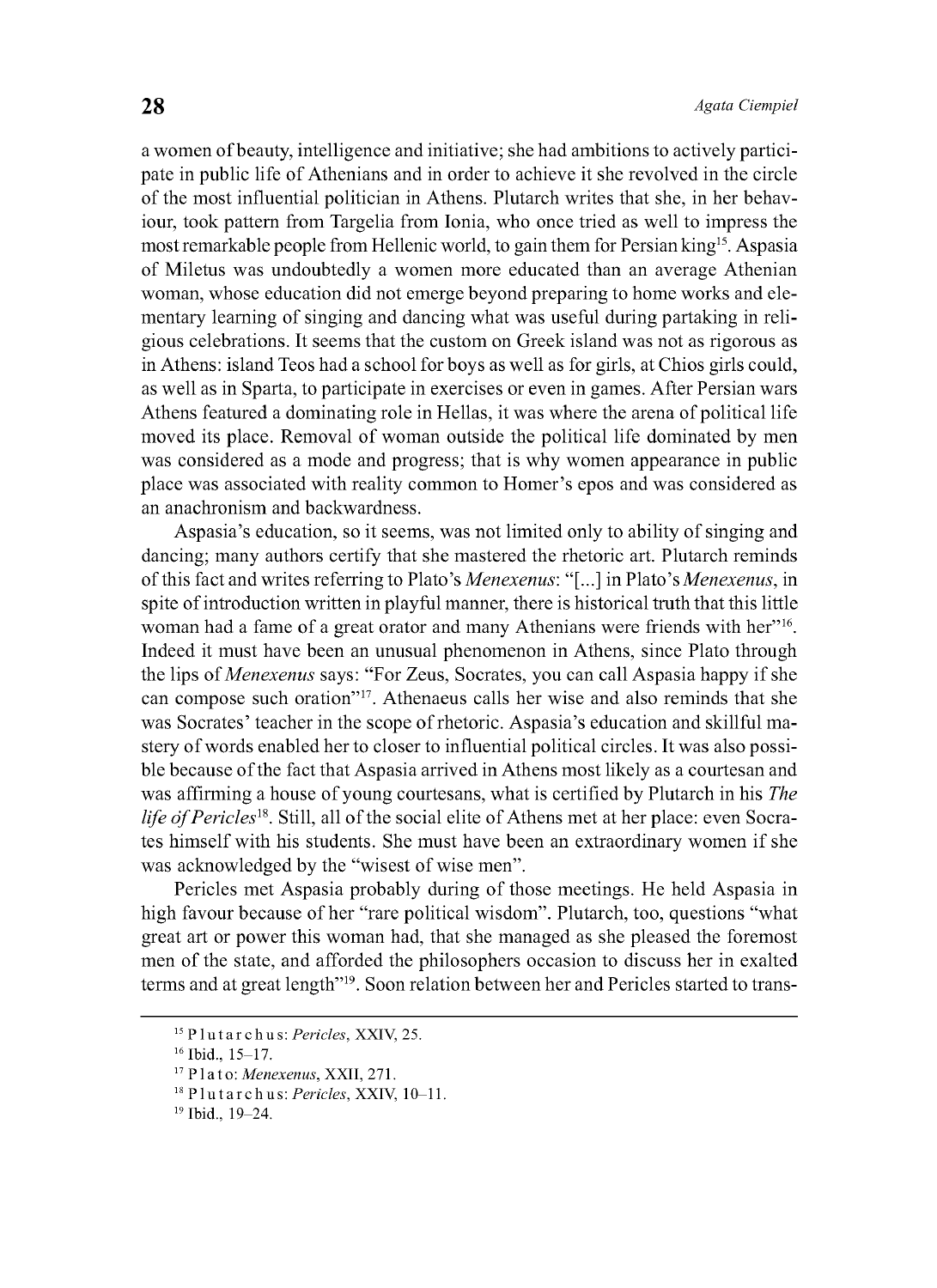form into passionate affection. This concluded in distancing Pericles's previous wife, with who he already had two sons. Relation between Pericles and his wife wronged soon after meeting Aspasia. However Pericles could not marry Aspasia because Miletus had not, at that time, the right of epigamia. Despite this fact Aspasia entered Pericles's home and soon after that gave birth to their son, which she named after his father - Pericles.

Pericles and Aspasia made an extraordinary couple in  $5<sup>th</sup>$ -century Athens. According to testimonies of numerous authors Pericles kissed Aspasia every day, both when he left the house and when he returned. It was not a common thing as well as not accepted by Greek custom to show affection towards women in such straightforward way. As M. Delcourt writes in his essay about this Athenian politician: "No one remembered that he loved young boys and treated badly his first wife against Pericles, but everyone considered scandalous that he acknowledged his second wife as a human and lived with her instead of sending her away to *gynaeceum,* and that he invited friends with their wives. All of it was so shocking that it could not be perceived as a natural thing, and Aspasia characterized with too big intelligence to be perceived as an honest women<sup>"20</sup>. Symposias took place in this famous couple's house, in which all of the Athenian social elite participated. Names that can be mentioned and which appear in literature connected with Aspasia are: Anaxagoras, Protagoras, Sophocles, Euripides, Phidias, Hippocrates, Herodotus, Iktinos, Meton. Also all the guests' wives were invited to this feats. It seemed even more shocking for Athenians, because Aspasia - considered to be a courtesan should be in dinette and in bedroom - the right place, according to public opinion, for a courtesan. Instead she was there where important disputes determining country's faith were run. That is why Aspasia and Pericles became an aim of malicious gossips. Political bias against Pericles caused that he was influenced by Aspasia and accused him of being weakened by her persuasions. It was rumored that she was the impeller of the expedition against Samians. This expedition was supposed to force them to stop war against Miletus. Pericles was also charged with accusations that due to Aspasia he was too lavish in embellishing Athens. As it was said before Aspasia who was a gifted orator was credited with authorship of Pericles's speeches.

All of the political events were undoubtedly reflected on the stage, that is why the famous couple became an aim of indiscriminating jokes of the comedists. Famous, at the time, Cratinus<sup>21</sup> called Aspasia the new Omphale and Deïaneira, and even Hera. All of these terms were very distinct allusion: all of them showed Pericles's complete submissiveness towards Aspasia. Associations were emerging to Athenian spectators: Pericles became a prey fulfilling his lady's whims, just like Hercules serving to unquenchable Omphale. Hidden sexual implied meaning was even more enjoyable for Athenians. Hera – the almighty and envious goddess was

<sup>20</sup> M. Delcourt: *Pericles.* Paris 1939, p. 77.

<sup>21</sup> A. Krawczuk: *Perykles iAspazja.* Wroclaw 1967, p. 189.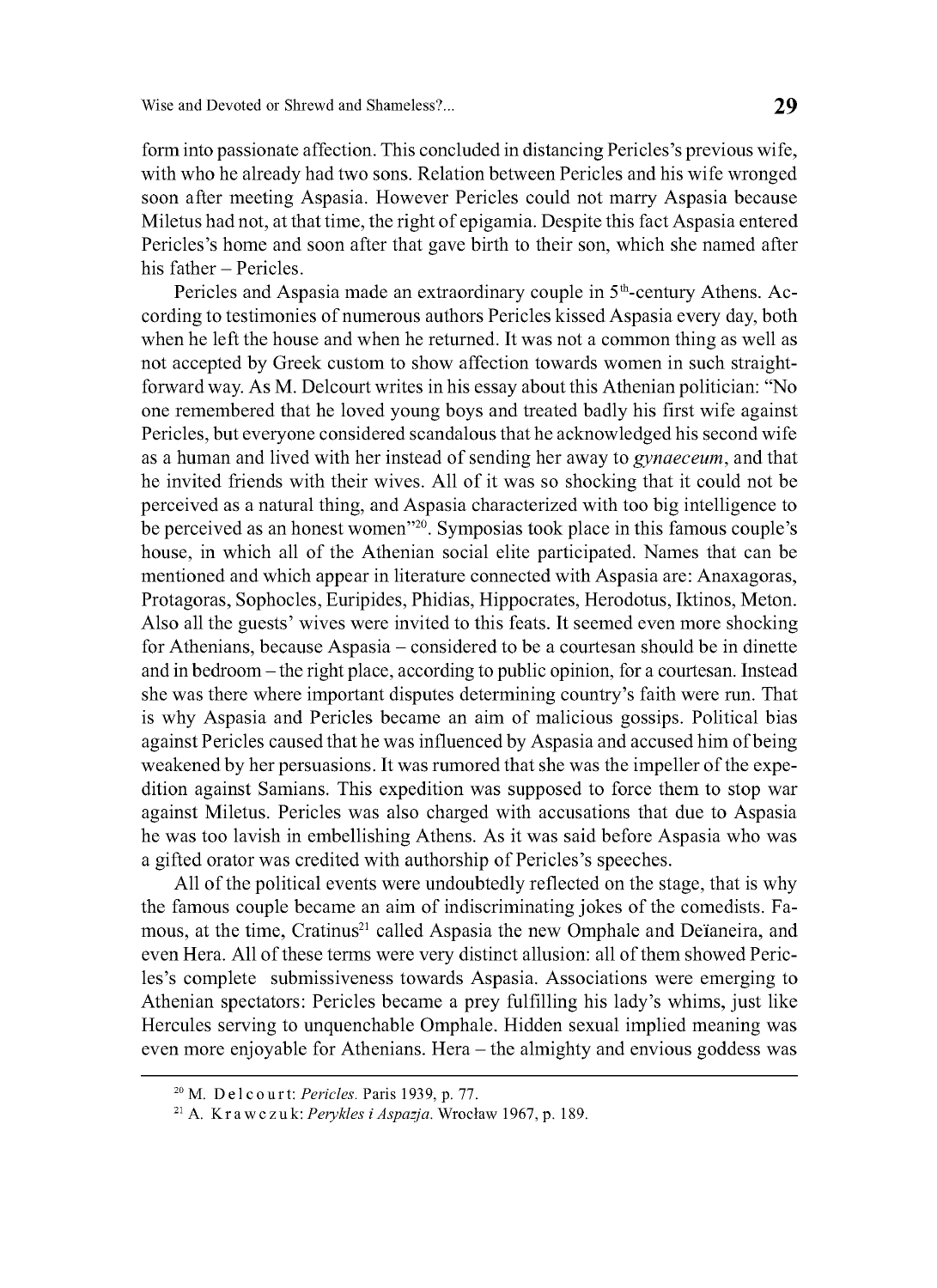perfidiously defied with agnomen " $\kappa \nu \omega \pi \iota \zeta$ " that is dog-eyed; it showed a malicious, deceitful and impertinent woman. Aristophanes in his *The Acharnians*<sup>22</sup> writes that the cause of Peloponnesian war was kidnapping of "Aspasia'a whores" by Megarians in retaliation for kidnapping their courtesan Simajta.

Undoubtedly there was lot exaggerations in what comedies authors wrote, nevertheless there must have been the grain of truth. And it is not the whole Aspasia's profile which was purposely deformed by comedists, but the particular feature of her character, which did not escape authors' attention; I have in mind her charisma, her ability of persuading or even forcing others to her will, what was justly noticed by Plutarch. It is rumoured that after Pericles's death, who died because of plague raving then in Athens, Aspasia united with Lysicles  $-$  a man of low origins, who thanks to relations with Aspasia distinguish himself for an excelling position<sup>23</sup>. Her name become so famous and well known all over the world that Cyrus named his favorite concubine - Milto after Aspasia, who came from Fokai. It must have been a significant name and only extraordinary women were named after her, because Milto after Cyrus's death was obtained by the king (that is Artaxerxes) and as Plutarch writes - she influenced him greatly. Claudius Aelian in *Historical Miscellany* quotes this story<sup>24</sup>.

Pericles must have regretted his own words that he uttered and decrees that he passed himself, and if he was to live few centuries later he would have to, just like the medieval custom told the monks to, to stand on the crossroads and "retract" his own words that came from his mouths, and which concerned women. It is fate's irony that a man who considered meekness, silence and anonymity as women's most desired features loved woman who was intelligent and educated and could in fact – use him to her own purpose. We can even risk claiming that under Aspasia's influence, who on the social and political surface did not retreated before men, appeared first shy philosophical ideas treating about equality of both sexes and demanded noticing woman not only as a female, but as a human being capable of independent thinking and feeling. Even Socrates himself willingly spent time with Aspasia and praised her intelligence, education and talent. You can trust this authority cause Socrates was an objective and adamant man. Although he stood against all the Greek tradition he initiated new idea about fundamental equality of both sexes. One of the Socrates' followers, Antisthenes, was an author of adage that virtue is of the same value both for man and woman<sup>25</sup>. The law of moral equality if both sexes was assumed in dialog entitled Aspasia written by Aeschines Socraticus (called to in order to distinguish him from Aeschines - orator with the same name).

<sup>22</sup> Aristophanes: *Acharnenses,* 525-530.

<sup>23</sup> Plutarchus: *Pericles,* XXIV, 10-13.

<sup>&</sup>lt;sup>24</sup> K. Elian: *Opowiastki rozmaite*. Przeł. M. Borowska. Warszawa 2005, pp. 201-206 [XII, 1].

<sup>25</sup> Diogenes Laertius: *Vitaephilosophorum,* VI, 12.